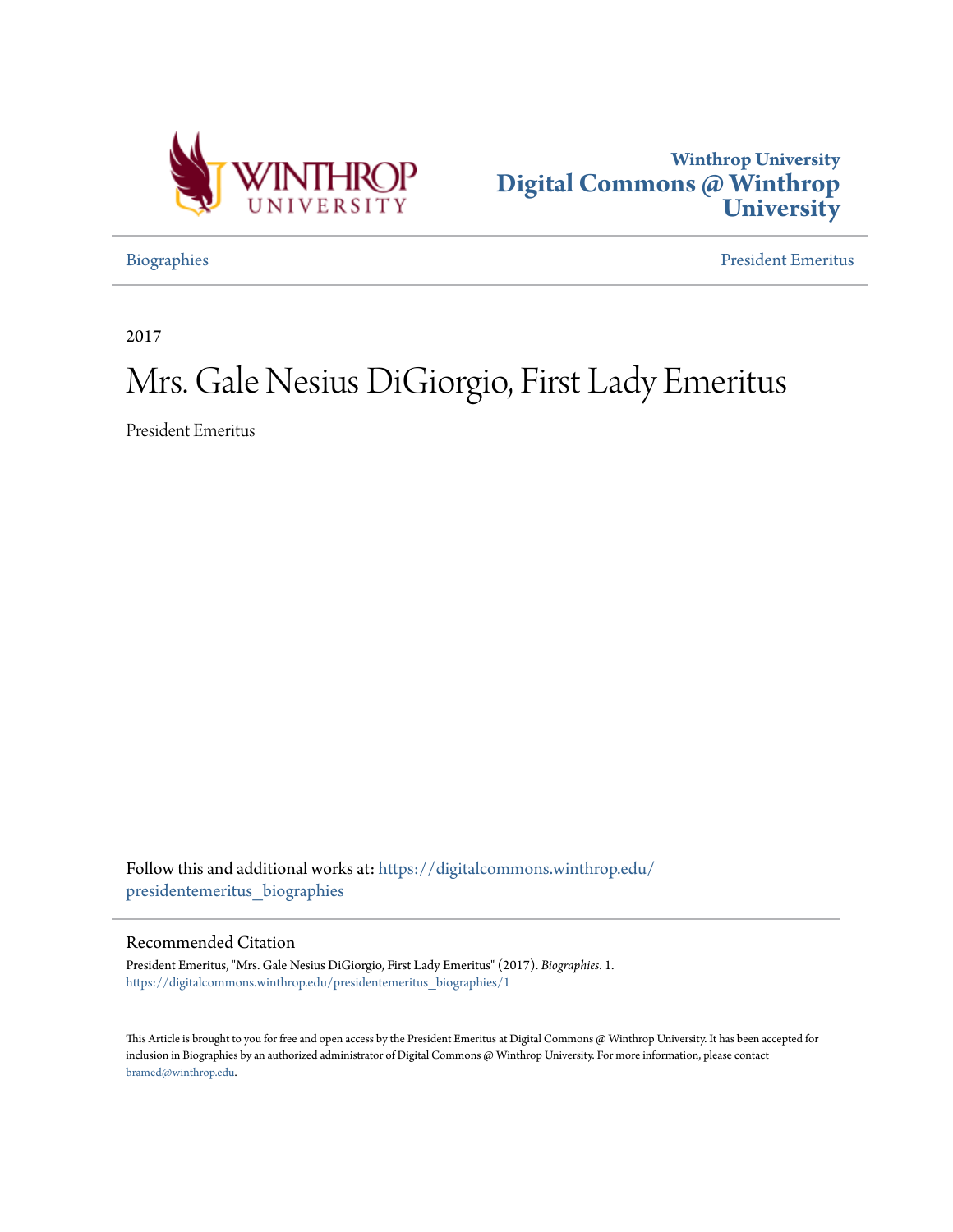

## **Mrs. Gale Nesius DiGiorgio, First Lady Emeritus**



Winthrop University First Lady Emeritus Gale DiGiorgio has often been introduced by her husband, President Emeritus Anthony DiGiorgio, over the years as "my partner in all things."

That partnership was much in evidence on the Winthrop campus throughout 1989-2013, when Mrs. DiGiorgio, a former college Dean of Students in her own right, took on the honorary position of First Lady of Winthrop. From that role, she created an exemplary model of service to both the campus and the community.

A native of Kentucky, Mrs. DiGiorgio received her undergraduate degree from West Virginia University and a master's degree in Guidance and Counseling from Ohio University. In addition, she completed advanced studies in Adult

and Continuing Education at Rutgers University. For a cumulative 22 years, she worked in student affairs administration at Ohio University, Binghamton University, The College of New Jersey, and was Dean of Students at Arcadia University.

Upon moving to her adopted state of South Carolina when her husband was named Winthrop's ninth president in 1989, Mrs. DiGiorgio immersed herself in civic and community affairs. She was invited to join the board of the Greater Rock Hill [United Way,](http://www.unitedwayofyc.org/) eventually becoming the first female to serve as chair, and then the first local United Way campaign chair to raise \$1 million in an annual campaign.

It was that early experience with various United Way agencies in Rock Hill that Mrs. DiGiorgio credits with leading her to emphasize the well-being of children in later civic work.

"I had worked professionally with college students throughout my career, but this experience gave me the opportunity to understand in depth the obstacles that many families with children have to their even considering higher education," she says. Learning more about dropout issues led to learning more about teen moms, many of whom lack parenting skills. That led to exploring early child brain development and its impact on a child's potential for success in kindergarten and elementary school, she recalls.

Those experiences led Mrs. DiGiorgio to chair Communities in Schools (a national dropout prevention program in Rock Hill and Fort Mill,) as well work with Success by Six, the City of Rock Hill's Commission for Children and Youth, the York County Alliance for Children and the [Boys and Girls](http://www.bgcyc.org/)  [Club.](http://www.bgcyc.org/) In addition, she has volunteered annually as a tutor with the outreach ministries of [Oakland](http://www.oapc.net/)  [Avenue Presbyterian Church.](http://www.oapc.net/)

Another area of service for Mrs. DiGiorgio has been the Fine Arts Association and the [Arts Council of](http://www.yorkcountyarts.org/)  [York County,](http://www.yorkcountyarts.org/) which awarded her with its highest volunteer award, the Ben Ardrey Volunteer Award, in 2005.